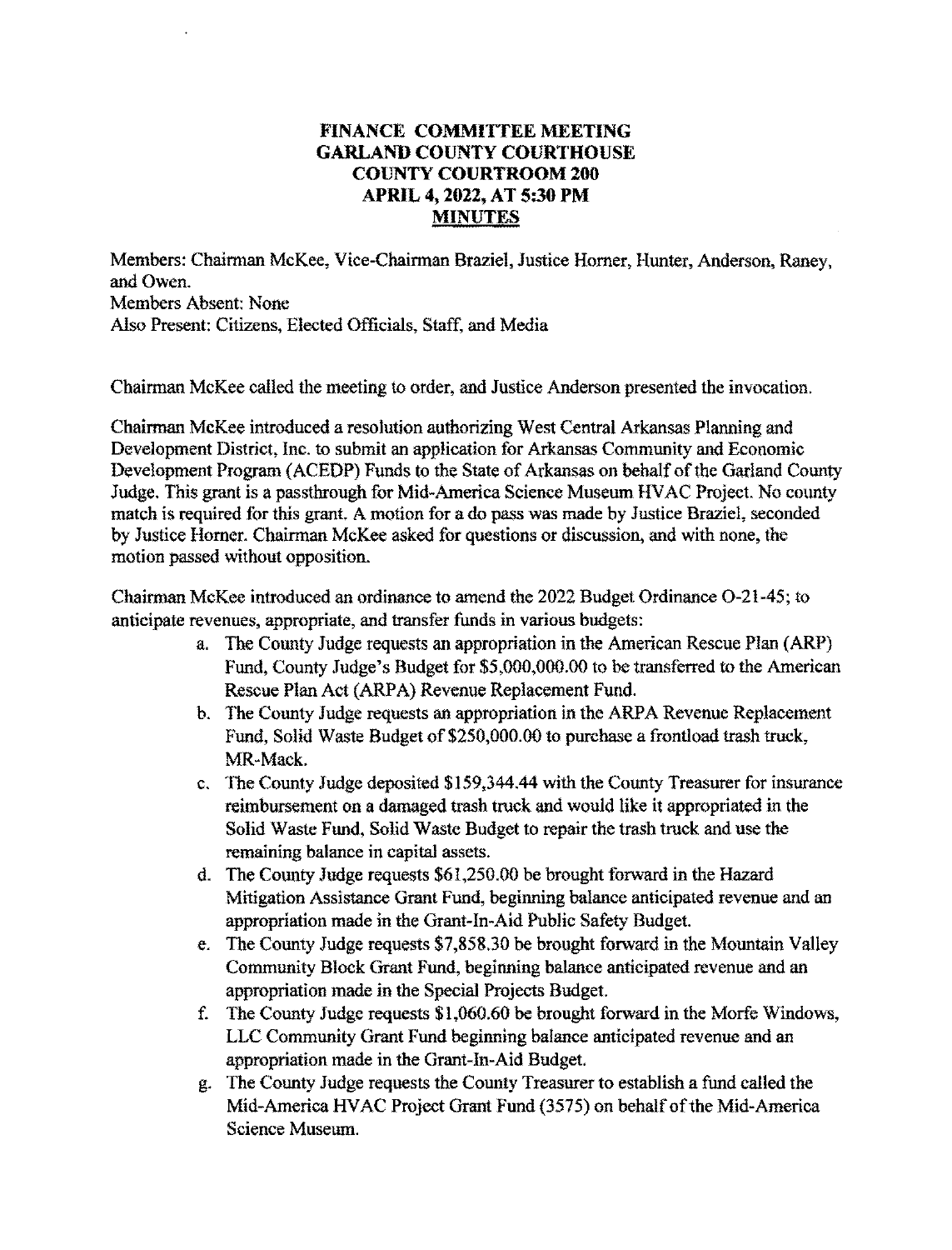- h. The County Judge requests anticipated revenue and appropriation in the Mid-America HVAC Project Grant Fund of \$311,700.00 as a passthrough on behalf of the Mid-America Science Museum.
- 1. The Circuit Court Division II Juvenile Judge requests \$11.35 be brought forward in the FY 19 Juvenile Court Incentive Program Grant Fund beginning balance anticipated revenue and an appropriation made in the Circuit Court Division II Budget.
- j. The Circuit Court Division II Juvenile Judge requests \$1,550.77 be brought forward in the 2021 Juvenile Officer Administrative Office of the Courts (AOC) Grant Fund beginning balance anticipated revenue and an appropriation made in the Circuit Court Division II Budget.
- k. The Circuit Court Division II Juvenile Judge would like to pay back the Ouachita Memorial Hospital (OMH) Sale Fund by appropriating \$9,991.19 in the Juvenile Drug Court Grant Fund, Circuit Court Division II Budget.

A motion for a do pass was made by Justice Raney, seconded by Justice Owen. Chairman McKee asked Judge Mahoney to explain the needs. The Judge told the committee the \$250,000.00 is for a frontload trash truck from the ARPA Revenue Replacement Fund that can be used for any general purpose. He indicated the \$159,344.44 was from insurance reimbursement for a frontload truck that burned that was sent off to be repaired for \$110,000.00. The others were grants being pulled forward from 2021 and the new Mid-America Science Museum grant for HV AC. There was some discussion on the insurance reimbursement and the repair process on the burnt truck. Chairman McKee asked for additional questions or discussion, with none the motion passed without opposition.

Chairman McKee introduced an ordinance to amend the 2022 Budget Ordinance 0-21-45; to anticipate revenues, appropriate, and transfer funds in various budgets:

- a. The Sheriff deposited \$5,348.48 with the County Treasurer in the General Fund for refunds, donations, restitution, four months of National School Lunch Programs reimbursements, and Freedom of Information Act reimbursement costs. The Sheriff would like \$1,380.68 appropriated in the Sheriff's Budget and \$3,967.80 appropriated in the Juvenile Detention Budget.
- b. The Sheriff deposited \$300.00 with the County Treasurer in the Boating Safety Fund for donations, which he would like appropriated in the Sheriff's Budget.
- c. The Sheriff deposited \$2,149.35 with the County Treasurer in the Detention Facility Fund for refunds and restitution, which he would like to appropriate in the County Jail Budget.
- d. The Sheriff requests \$91.55 be brought forward in the Entergy Grant Fund, beginning balance anticipated revenue and an appropriation made in the Sheriff's Budget.
- e. The Sheriff requests an appropriation of \$78,851.08 in the eCrash/eCite System Grant Fund, Sheriff's Budget to pay back the Ouachita Memorial Hospital (OMH) Sale Fund \$78,030.00 for reimbursements, and the County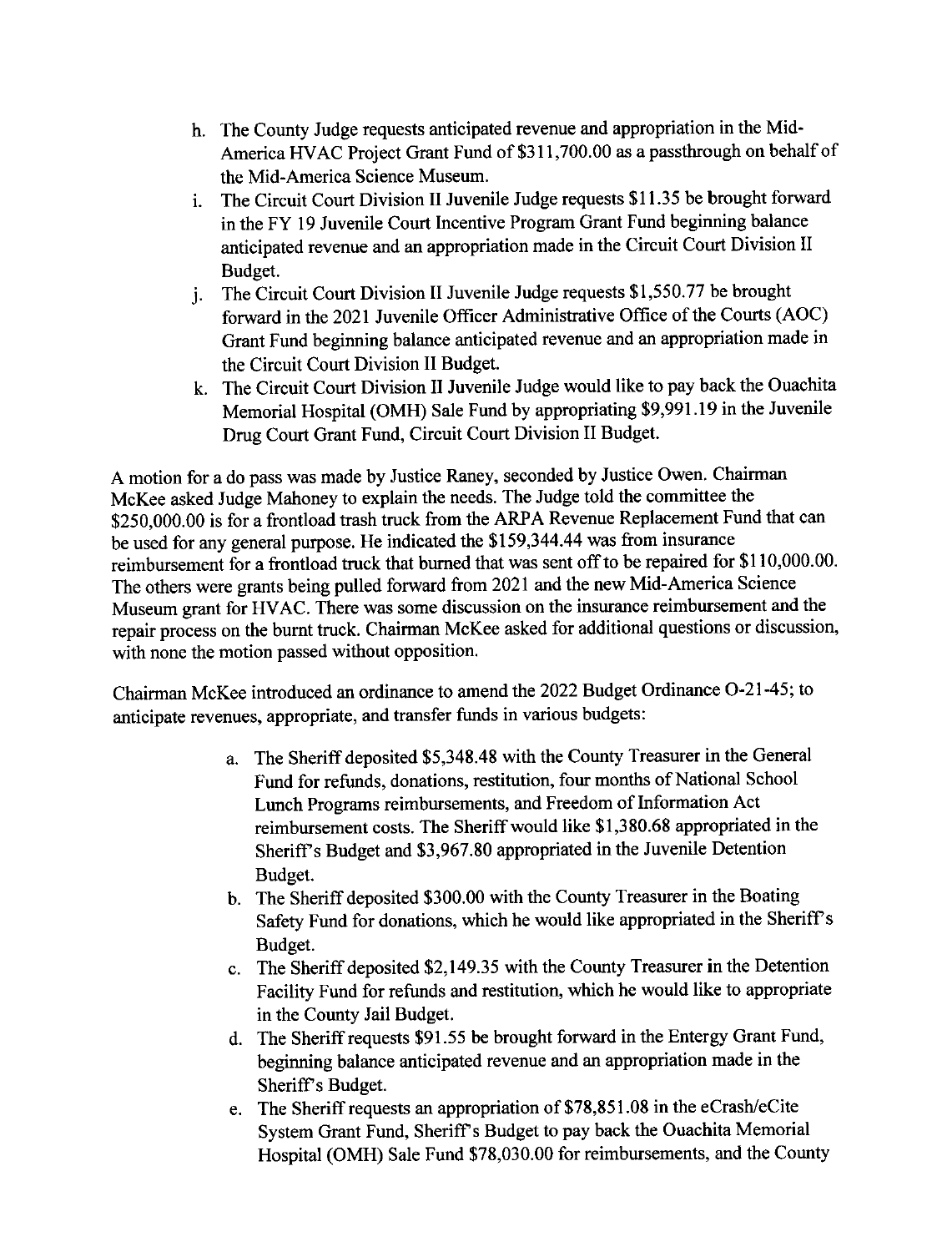General Fund \$821.08, consisting of the unused local match of \$132.48 and sales tax rebates of \$688.60.

Chairman McKee asked Sheriff McCormick to go over the needs. The Sheriff explained that this was the Sheriff's quarterly appropriation, including National School lunches provided for juvenile inmates, refunds, donations from the general public, and restitution from inmates for the destruction of property. He explained the grants were pulled forward from 2021 and one is to reimburse the OMH Sale Fund and County General Fund. A motion for a do pass was made by Justice Owen, seconded by Justice Braziel. Justice Owen spoke about the construction of the jail. Chairman McKee asked if there were other questions or discussion, and with none, the motion passed without opposition.

Chairman McKee introduced an ordinance to amend the 2022 Budget Ordinance 0-21-45; to anticipate revenue and appropriate funds, therefore to the Sheriff's Budget.

> a. The Sheriff requests to anticipate \$500,000.00 in revenues and appropriate \$350,000.00 in the American Rescue Plan Act (ARPA) Revenue Replacement Fund, Sheriff's Budget to purchase six new Tahoes and outfit the vehicles.

Chairman McKee asked for an explanation for the purchase, and Judge Mahoney explained due to the supply chain shortage, we would like to get these vehicles ordered. A motion for a do pass was made by Justice Anderson, seconded by Justice Horner. Chairman McKee asked if there were other questions or discussion, and with none, the motion passed without opposition.

Chairman McKee introduced two transfers in the Detention Facility Fund, County Jail Budget due to product supply price increases:

- a. The Sheriff requests to move \$40,117.85 from the small equipment line item to the machinery & equipment line item to pay for ten portable radios and four mobile radios.
- b. The Sheriff requests to move \$6,420 from the food line item to the vehicles line item to cover the cost of outfitting a recently purchased vehicle.

| <b>Transfers Out</b> | <b>Transfers in</b> | Amount      |
|----------------------|---------------------|-------------|
| 3400.0418.2002       | 3400.0418.4004      | \$40,117.85 |
| 3400.0418.2005       | 3400.0418.4005      | \$6,420.00  |

The vehicles and outfitting costs increased, causing a shortfall in the budget, and the transfer from the food line item to the vehicle line item will cover the cost. Comptroller Ashmore explained that these radios no longer fit small equipment with these price increases and need to be moved to the capital. A motion for a do pass was made by Justice Owen, seconded by Justice Braziel. Chairman McKee asked for questions or discussion, with none, and the motion passed without opposition.

Chairman McKee introduced Gary Troutman, President of the Hot Springs Metro Partnership. Mr. Troutman gave his report on the economic development in the County. A motion for a do